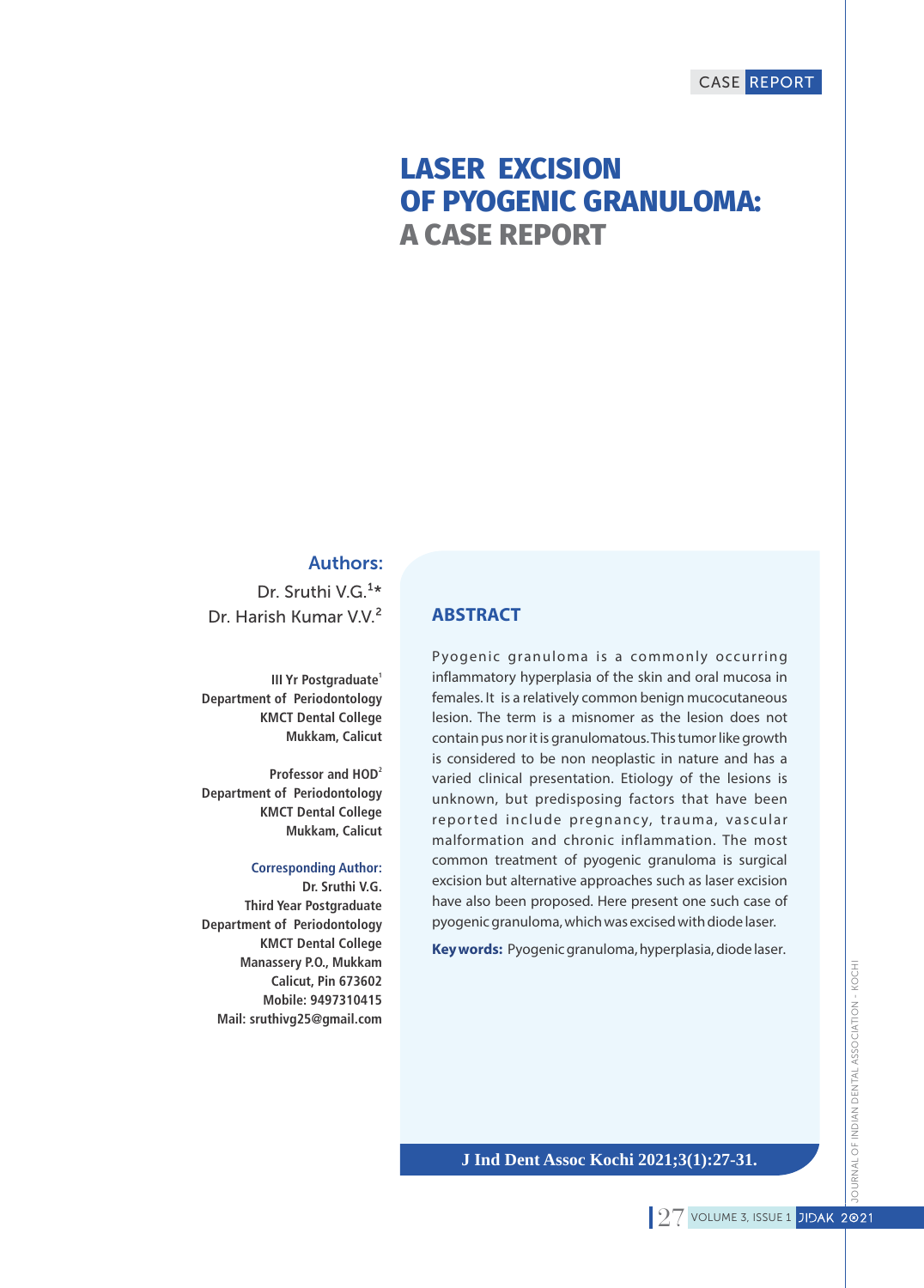#### **INTRODUCTION**

Pyogenic granuloma is a common inflammatory hyperplastic lesion also known as Crocker and Hartzell's disease, granuloma pyogenicum, granuloma pediculatumbenignum,benign vascular tumor, and during pregnancy as granuloma gravidarum<sup>1</sup>. It was first described by Hullihen in 1844. And was originally described in 1897 by two French surgeons, Poncet and Dor<sup>2</sup>, and the term pyogenic granuloma or granuloma pyogenicum was introduced by Hartzell in 1904<sup>3</sup>. It is considered as a capillary haemangioma of lobular subtype as suggested by Mills, Cooper, and Fechner, which is the reason they are often quite prone to bleeding<sup>2</sup>. The most common intraoral site is marginal gingiva, but lesions have been reported on palate, buccal mucosa, tongue, and lips. Extra oral sites commonly involve the skin of face, neck, upper and lower extremities, and mucous membrane of nose and eyelid $^\text{4}\text{.}$ Trauma, poor oral hygiene, low-grade local irritation, or certain kinds of drugs precipitate the hyperplastic response.It is common in females and may be associated with high levels of steroid hormones<sup>1</sup>.

#### **CASE HISTORY**

A 34-year old woman presented to our department with a chief complaint of a painless swelling on the right maxillary buccal gingiva between 15 and 16 since eight months. She gave a history of a pea-sized swelling initially, which gradually increased to the present size and was associated with bleeding while brushing. She did not recollect any history of trauma or was not under gestation. General physical examination revealed no other abnormalities, and there was no generalized lymph adenopathy. On clinical examination, a single, well-defined pale red, roughly spherical gingival growth of 2.5x4 cm size was seen arising from the gingiva of 15,16 (Figure 1).The surface was smooth without ulceration. On palpation, it was found to be sessile, soft to firm in consistency, non-tender, but not reducible or fluctuant.

On the basis of history and clinical findings, a provisional diagnosis of pyogenic granuloma was made, and a differential diagnosis of peripheral ossifying fibroma, fibroma, and

peripheral giant cell granuloma was considered. Excisional biopsy with diode laser was planned. After local anaesthesia, the lesion was excised with a diode laser using an initiated tip in continuous mode. It was ensured that the lesion was completely excised by trimming up the remnants of the soft tissue adjacent to the tooth to prevent recurrence of the lesion. There present a hidden recession of approximately 2mm in relation<sup>16</sup>. The diode laser provided an optimum combination of clean cutting of the tissue and hemostasis (Figure 2).Then the excised area was covered with a resorbable GTR membrane (Figure 3). Lastly periodontal pack was placed(Figure 4).

The excised tissue was sent for histopathologic examination, which shows stratified squamous keratinized epithelium and underlying connective tissue. The connective tissue is densely collagenous with numerous budding blood capillaries. Endothelial lined vascular channels engorged with RBCs and extravasated RBCs are also seen. Dense chronic inflammatory cell infiltrate predominately lymphocytes and plasma cells are also evident. The characteristics confirmed the diagnosis of pyogenic



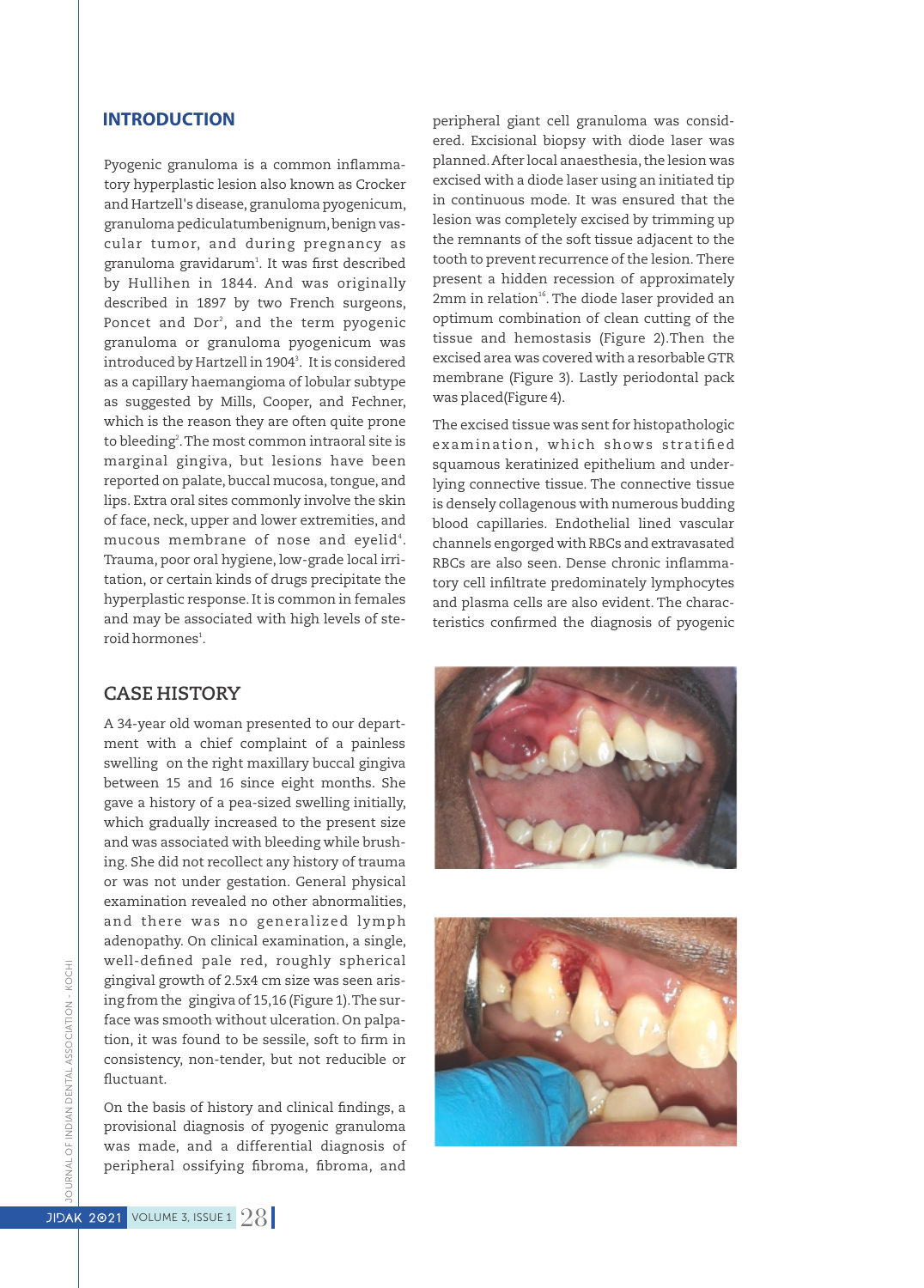granuloma. The patient was recalled after 10 days, and herpostoperative healing was uneventful (Figure 5).Then the patient was recalled after 2months, the surgical site was healing well, with no evidence or recurrence of the lesion (Figure 6 ).







#### **DISCUSSION**

Although pyogenic granuloma may appear at any age, 60% cases are observed between the ages of 10 and 40; incidence peaks during the third decade of life and women are twice as likely to be affected<sup>s</sup>, due to the increased levels of circulating hormones, estrogen and progesterone<sup>1</sup>. It is more common in children and young adults<sup>5</sup>.

Clinically, it presents as an elevated, smooth or exophytic, lobulated, sessile, or pedunculated growth that may show ulcerations or may be covered by yellow fibrinous membrane. Gingiva, especially the marginal gingiva, is affected more than the alveolar part<sup>6</sup>. Gingival irritation and inflammation that result from poor oral hygiene may be a precipitating factor in many patients<sup>7</sup>. Lips, tongue, or buccal mucosa may also be affected. Its size varies from a few millimetres to several centimetres, and it is usually slow growing, asymptomatic, and painless, but at times it grows rapidly6, reach its maximum size, and remain static8. They may typically begin as small, red papules that rapidly enlarge to become pedunculated raspberry-like nodules. Rarely, patient may develop multiple satellite angiomatous lesions after excision of a solitary pyogenic granuloma<sup>2</sup>. The colour varies from red, reddish purple to pink depending on the vascularity of the growth<sup>6</sup>.

Differential diagnosis of pyogenic granuloma includes peripheral giant cell granuloma, peripheral ossifying fibroma, fibroma, peripheral odontogenic fibroma, hemangioma, conventional granulation tissue, hyper plastic gingival inflammation, Kaposi's sarcoma, bacillary angiomatosis, angiosarcoma, and non-Hodgkin's lymphoma. Histologically, pyogenic granuloma shows prominent capillary growth within a granulomatous mass.

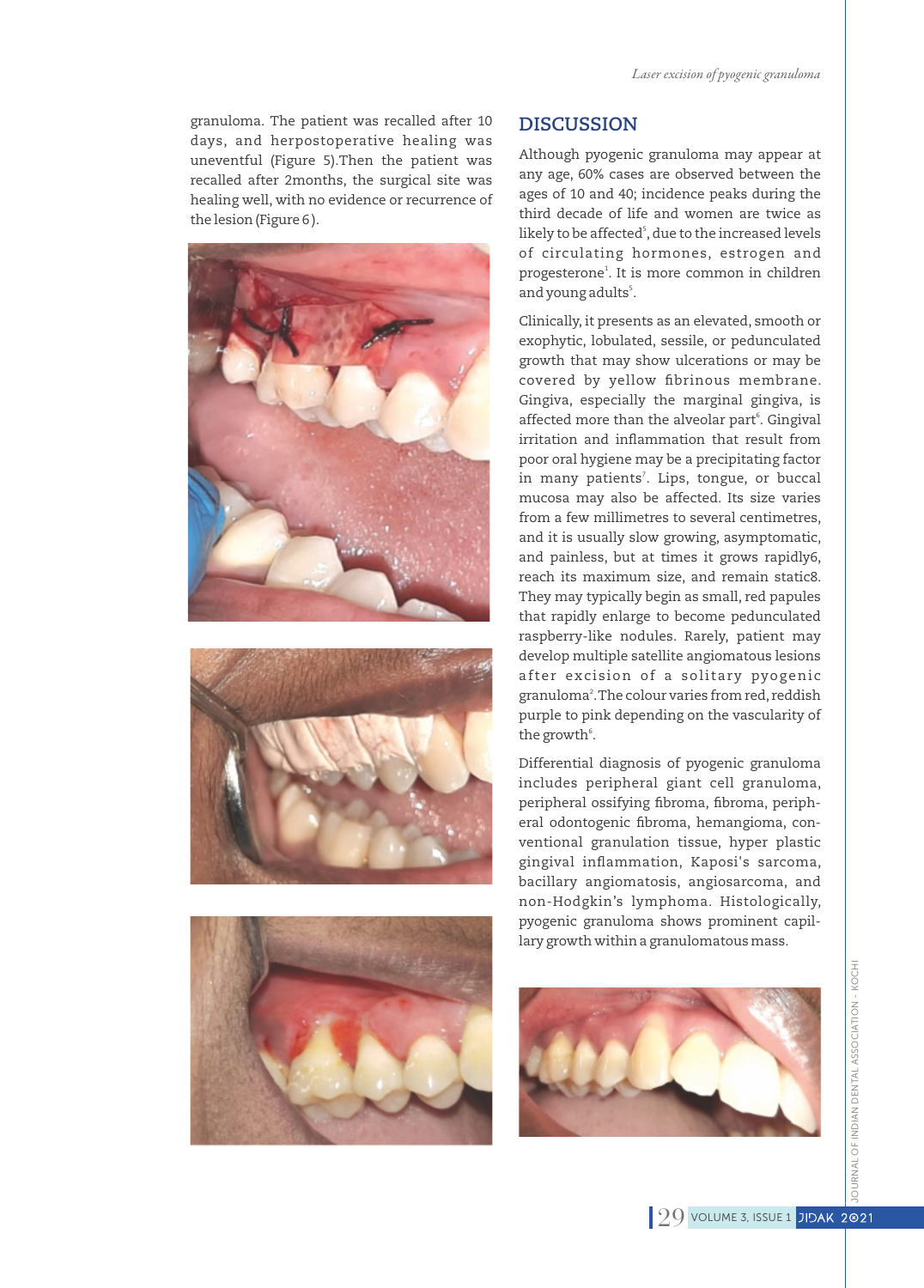Although the conventional treatment for pyogenic granuloma is surgical excision, a recurrence rate of 16% has been reported $^{\rm l}$ . There are also reports of the lesion being eliminated with electric scalpelor cryosurgery<sup>9</sup>. Other methods used by various workers include cauterization with silver nitrate, sclero therapy with sodium tetra decyl sulfate and monoethanolamineoleate<sup>10</sup>, ligation, absolute ethanolinjection dye<sup>11</sup>, Nd:YAG and CO2 laser<sup>12</sup> shave excision, and laser photocoagulation $^{13}$ .

**Laser therapy using continuous and pulsed** 

**CO2 and Nd:** YAG systems have been used for a variety of intraoral soft tissue lesions such as haemangioma, lymphangioma, squamous papilloma, lichen planus, focal melanosis, andpyogenic granuloma, because they carry the advantage of being less invasive and sutureless procedures that produce only minimal postoperative pain. Rapid healing can be observed within a few days of treatment,and as blood vessels are sealed, there present improved haemostas is and coagulation. It also depolarizes nerves, thus reducing postoperative pain, and also destroys many bacteria and viral colonies that may potentially cause infection. Reduced post-operative discomfort, oedema, scarring, and shrinkage have all been associated with its use $^{13}$ .

Powell et al applied Nd: YAG laser for excision of Pyogenic granuloma. Lower risk of bleeding compared to other surgical techniques and superior coagulation characteristics over CO2 laser was observed<sup>14</sup>. White et al also proposed that CO2 and Nd: YAG lasers are successful surgical options when performing excision of benign intraoral lesions<sup>15</sup>.Flash lamp pulsed dye laser was used by Maffert et al for excision of a mass of granulation tissue which did not respond to the usual treatment methods<sup>16</sup>. Rai et al introduced laser as a powerful tool for treatment of pyogenic granuloma. They proposed laser therapy, since it has the advantage of being less invasive, limitation of hemorrhage during surgery, a better field of view for the surgeon and sutureless procedure with minimal post operative discomfort<sup>2</sup>.

## **CONCLUSION**

Diode laser can be effectively used for the excision of pyogenic granuloma to minimize discomfort during and after surgery.The use of diode laser offers a new tool that can change the way in which existing treatments are performed.

#### **REFERENCES**

- 1. Bansal V, Konidena A, Mann AK, Farooq F. Diode laser excision of pyogenic granuloma: A case report. Journal of Dental Lasers. 2019;13(2):52.
- 2. Rai S, Kaur M, Bhatnagar P. Laser: a powerful tool for treatment of pyogenic granuloma. Journal of cutaneous and aesthetic surgery. 2011;4(2):144.
- 3. Asnaashari M, Mehdipour M, MoradiAbbasabadi F, Azari-Marhabi S. Expedited removal of pyogenic granuloma by diode laser in a pediatric patient. Journal of lasers in medical sciences. 2015;6(1):40.
- 4. Parrulli R, Franco S, Petruzzi M, Maiorano E, Favia G. Pyogenic granuloma: surgical treatment with diode laser. Annali di stomatologia. 2013;4(2):35.
- 5. Nthumba PM. Giant pyogenic granuloma of the thigh: a case report. Journal of medical case reports. 2008;2(1):1-3.
- 6. Bhaskar SN, Jacoway JR. Pyogenic granuloma–clinical features, incidence, histology, and result of treatment: report of 242 cases. Journal of oral surgery (American Dental Association: 1965). 1966;24(5):391-8.
- 7. Burket LW, Greenberg M, Click M. Burket's oral medicine 11th ed. BC Decker Inc. 2008;214-5.
- 8. Neville BW, Damm DD, Allen CM, Chi AC. Oral and maxillofacial pathology. Elsevier Health Sciences; 2015.
- 9. Gupta R, Gupta S. Cryo-therapy in granuloma pyogenicum. Indian Journal of Dermatology, Venereology, and Leprology. 2007;73(2):141.
- 10. Matsumoto K, Nakanishi H, Seike T, Koizumi Y, Mihara K, Kubo Y.Treatment of pyogenic granuloma with a sclerosing agent. Dermatologic surgery. 2001;27(6):521–3.
- 11. Ichimiya M, Yoshikawa Y, Hamamoto Y, Muto M. Successful treatment of pyogenic